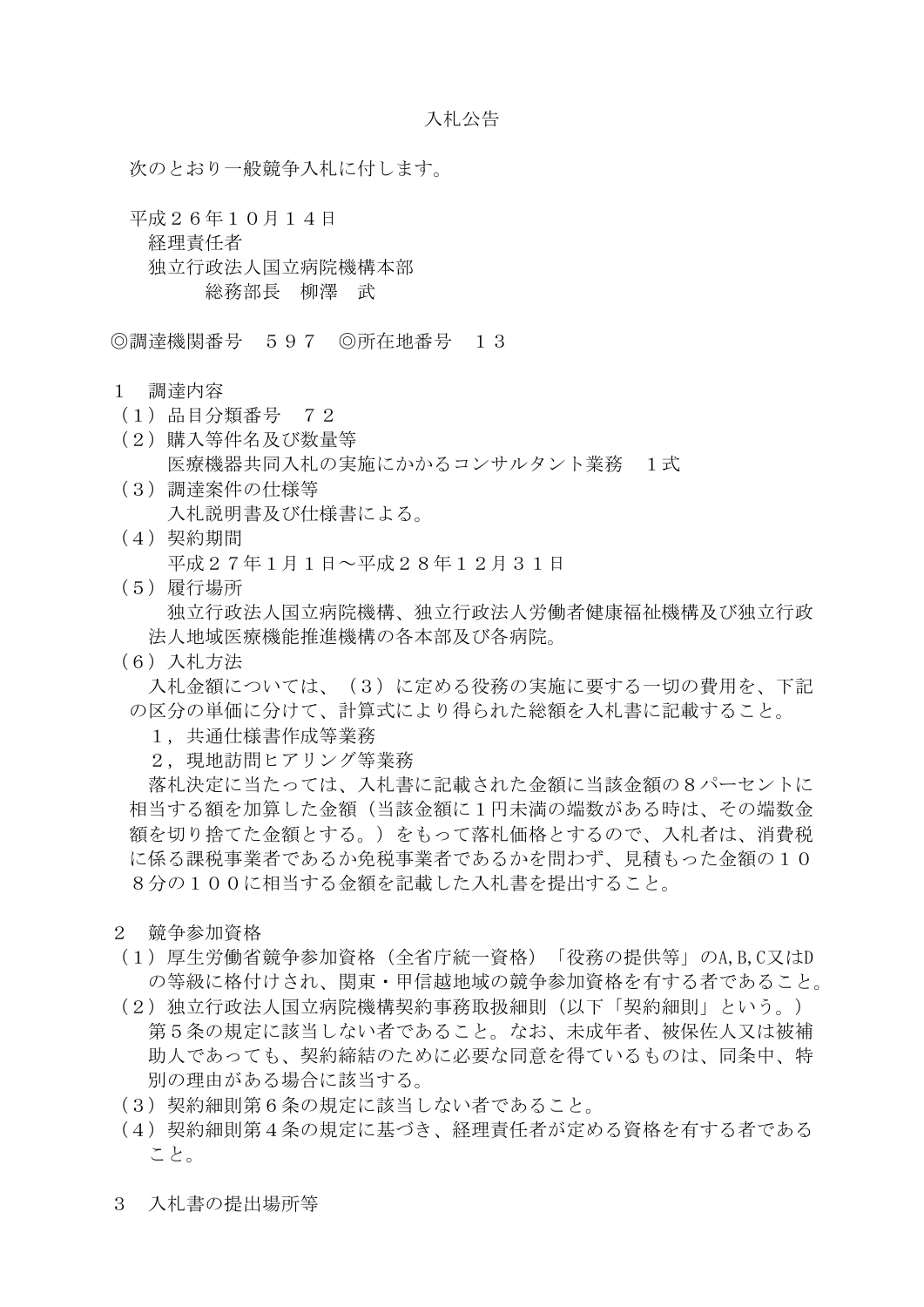- (1)入札書の提出場所、契約条項を示す場所 〒152-8621 東京都目黒区東が丘2丁目5番21号 独立行政法人国立病院機構本部 財務部副部長 川谷 良秀 電話 03-5712-5071 (2)入札説明書の交付方法
- 上記3 (1)の交付場所にて交付する。
- (3)入札説明会の日時及び場所 平成26年10月23日(木)11時00分 国立病院機構本部会議室12(1F)
- (4)入札書等の受領期限 平成26年12月4日(木)17時00分 (郵送する場合には受領期限までに必着のこと)
- (5)開札の日時及び場所 平成26年12月9日(火)15時00分 国立病院機構本部会議室12(1階)
- 4 その他
- (1)入札及び契約手続に使用する言語及び通貨 日本語及び日本国通貨
- (2)入札保証金及び契約保証金 免除
- (3)入札者に要求される事項 この一般競争に参加を希望する者は、封印した入札書に本公告に示した業務 を遂行できることを証明する書類を添付して入札書の受領期間内までに提出し なければならない。

なお、入札者は、開札日の前日までの間において、経理責任者から上記証明 となるものについて説明を求められた場合には、これに応じなければならない。

- (4)入札の無効 本公告に示した競争参加資格のない者の提出した入札書、入札者に求められ る義務を履行しなかった者の提出した入札書は無効とする。
- (5)契約書作成の要否 要
- (6)落札者の決定方法

本公告に示した業務を遂行できると経理責任者が判断した資料を添付して入 札書を提出した入札者であって、契約細則第21条の規定に基づいて作成され た予定価格の制限の範囲内で最低価格をもって有効な入札を行った入札者を落 札者とする。

- (7)詳細は入札説明書による。
- 5 Summary
- (1) Official on charge of disbursement of the procuringu entity : Takeshi Yanagisawa, Director, General Affairs Department, National Hospital Organization Headquarers.
- (2) Classification of the services to be procured : 72
- $(3)$  Nature and quantity of the services to be required : Consulting  $s$ ervice for procurement medical equipment 1 set.
- (4) Fulfillment period : From January 1st,2015 through December 31th,